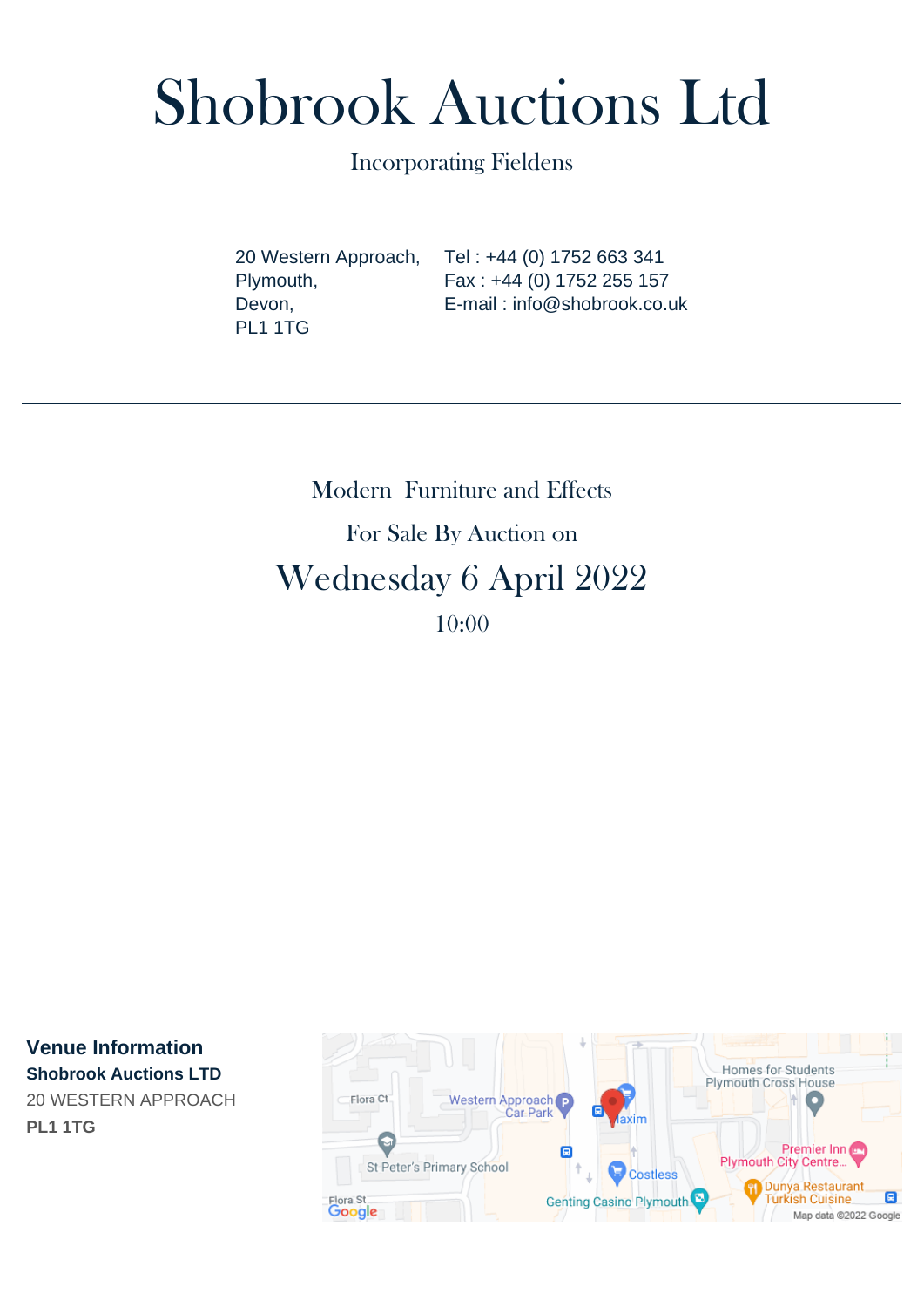- COOKWORKS MINI OVEN-BOXED
- LEC UNDER COUNTER FRIDGE
- LG TV WITH REMOTE AND GOODMANS FREEVIEW
- PANASONINC MICROWAVE
- BEKO WASHING MACHINE
- INDESIT DISHWASHER
- CRUSADER TUMBLE DRYER
- TANKARD, BOOKS AND VAC BAG SEALER
- TABLE TOP FRIDGE
- WASHING MACHINE
- TITAN BENCH GRINDER
- ZANUSSI TUMBLE DRYER
- HOTPOINT CONDENSER DRYER
- SWAN- TEASMAID- IN BOX
- LEC FRIDGE FREEZER
- VENTER HARD TOP TRAILOR
- PILLAR DRILL-SPARES OR REPAIR
- 2 SHELVES OF CHINA
- SHELF OF VASES, PLATES, ORNAMENTS, TORCH ETC
- BIRD BATH
- QTY OF GARDEN TOOLS- FORKS, SPADES, RAKE ETC
- WALL BAROMETER
- EXTENSION LEAD AND HOSE ON REEL
- SHELF OF DVDS- SOME BOX SETS
- 2 CARVED CARS, 2 CARVED DOLPHINS AND FLAMINCO ORNAMENTS
- SHELF OF DVDS
- OWL MONEY BOX ORNAMENT, DOLPHIN ORNAMENTS AND 1 OTHER
- STEAM BRUSH AND CRISTAL EAGAL ORNAMENT
- WHITE KNIGHT SPIN DRYER
- SAMSUNG SURROUND SOUND SYSTEM AND **SPEAKERS**
- FRAMED MIRRORS AND 1 OTHER
- SHELF OF VASES, COFFEE SET, JUGS, CUPS AND SAUCERS ETC
- 1/2 SHELF OF WOOD AND SONS YUAN CHINA
- 1/2 SHELF OF ANIMAL ORNAMENTS, SHELLS AND RUSSIN DOLLS
- SPARE
- BOTTOM SHELF OF TOOLS
- TOP SHELF OF BRIEF CASES
- LAMP, YOURVIEW, BROADBAND, ALARM CLOCK ETC
- SHELF OF GLASS-VASES, GLASSES AND JUGS
- SHELF OF KITCHENWARE
- SPARE
- DECORATIVE URN, BOWL AND PLATE AND 1 **OTHER**
- 1/2 SHELF OF COSTUME JEWELLERY-BROOCHES, PINS, EARINGS ETC
- SPARE
- SHOE BOX OF 1ST DAY COVERS
- VANITY SET AND TONGS
- BOTTOM SHELF OF COSTUME JEWELLERY
- SPARE
- SPARE
- SPARE
- SMALL QTY OF BADGES AND PIN
- BAG OF COINS
- 4 CUT GLASS DECANTERS
- QTY OF BROOCHES
- 4 LADIES WATCHES
- 2 TOM TOMS SAT NAVS
- POCKET WATCH, PEN, MEDAL, COINS ETC
- QTY OF 1ST DAY COVERS
- 7 LADIES WATCHES
- SPARE
- BADGES, PINS, WATCH ETC
- HP IPAQ- POCKET PC
- LIGHTERS, COINS AND A CIGAR
- WAR MEDALS
- QTY OF COSTUME NECKLACES
- 3 LIGHTHOUSE ORNAMENTS AND GLASS CANDLE STICK
- BINOCULARS, OPERA GLASSES AND A CAMERA
- FRAMED- NORTH EAST OF PLYMOUTH PICTURE
- PRINTS OF GREEN WICH, HMS VICTORY AT GIBRALTER E NELSON BODY, HMS VICTORY AT S
- SPARE
- DRESS SWORD
- SILVER TOPPED JUG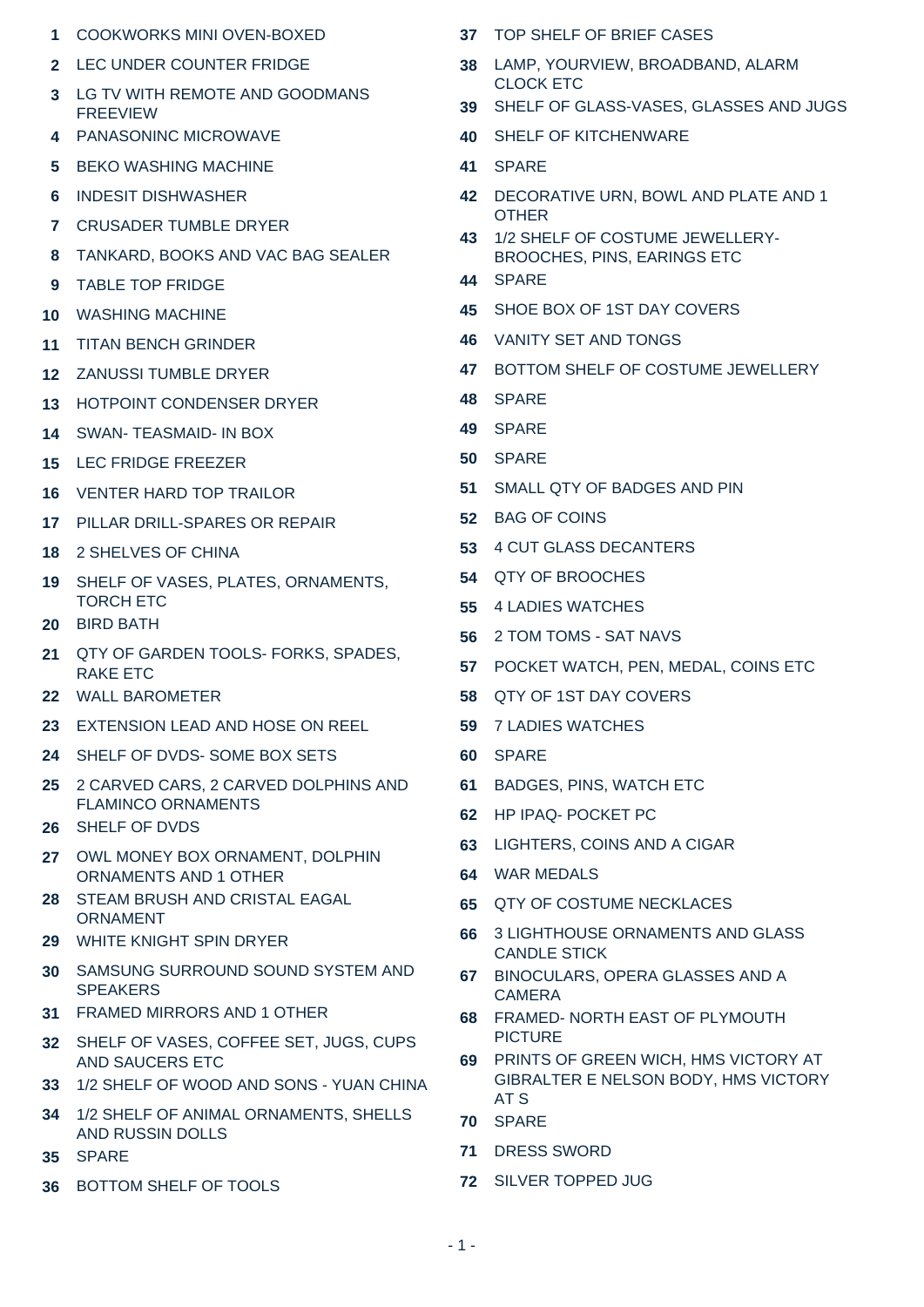- 2 ORIENTAL METAL VASES
- JEWELLERY BOX AND CONTENTS
- RING- SPOTLIGHT CAMERA IN BOX AND 1 OTHER
- GO PRO AND SELFIE STICK
- SILVER PLATED TEA POTS
- DEWALT ANGLE GRINDER IN BOX AND TIN OF **DISCS**
- QTY OF TRENCH ART
- NEW BOXED DEWALT OSCILLATING TOOL
- WATTSON ENERGY-SAVING DEVICE
- KARCHER WINDOW VAC
- QTY OF BOXED NECKLACES, BROOCH AND BRACELET
- SMALL QTY OF NOVELTY POSTCARDS
- CAST IRON SHOP BELL
- DEWALT 18v DRILL IN CASE
- LARGE JEWELLERY BOX + CONTENTS
- 2 GLASS ROLLING PINS
- DEWALT 18v DRILL IN CASE
- CAMERA, TRIPOD AND ACCESSORIES
- PENTAX CAMERA, FLASH, STAND AND BAG
- 2 FRAMED BOAT PICTURES
- SPARE
- SPARE
- DARK WOOD STAG CHEST OF DRAWERS
- DARK WOOD ERCOL DRESSER
- DARK WOOD BOOKCASE
- DARK WOOD ERCOL TABLE AND 4 CHAIRS
- VINTAGE BOXED CARS, PLANES AND TOYS
- ROUGHNECK WOOD CUTTING AND SPLITTING SET- 3 PIECE
- LARGE BOOKS ON FIGHTING SHIPS
- CAST IRON LOG BURNER
- SMALL QTY OF BOOKS-ON BRIDS, FISH ETC
- NEST OF 3 DARK WOOD TABLES
- FRAMED VINTAGE CUB PRINT
- 3 FIGHTER BOXED MODELS AND 1 OTHER
- STUDIO POTTERY COFFEE SET
- ANTIQUE INLAID CARVER CHAIR
- DARK WOOD ERCOL PLATE RACK
- MACOMES TROLLEY
- KARCHER CORDLESS HOOVER 2 IN 1 FUNCTION- UNUSED IN BOX
- ERCOL POUFFEE- DARKWOOD
- LARGE WOODEN WATER JUG AND 2 SHOOTING STICKS
- CASTIRON JUMBO COOKING POT
- SUITCASE OF 1ST DAY ENVELOPES
- 3 DRAWER FILING CABINET
- UMBRELLA STAND AND UMBRELLAS
- CADAC SKOTTEL BBQ AND CAMPING KITCHEN
- PINE DRESSER
- 3 SHELVES OF CHINA, ORNAMENTS AND VASES
- WEATHER STATION ETC (IN BOX)
- 3 RATAN CHEST OF DRAWERS, METAL BASKET AND METAL FRAMED STAND
- PINE BLANKET CHEST
- 2 SHELVES OF INKJET TONERS, CD-DVD CASES, PAPER ETC
- TIFFANY STYLE LAMP IN BOX
- LARGE MAHOGANY DRESSING TABLE MIRROR
- 2 DECORATIVE LAMPS
- PINE CHEST 8 DRAWERS
- 5 IN 1 LADDER WITH PLATFORM UNUSED
- RISE AND RECLINE LEATHER ELECTRIC ARMCHAIR
- ORIENTAL STYLE TEA SET
- PINE DRESSER
- COCKRAL ORNAMENT, THIMBLES, CAKE STAND AND BOWLS
- MULTI USE LADDER
- STANDARD LAMP AND SHADE
- FLOOR STANDING ELECTRIC FAN
- DARKWOOD ERCOL CORNER UNIT
- GOLD AND TENNIS PICTURES
- ELECTRIC GUITAR AND CASE
- ANTIQUE SHAPED OCCASIONAL TABLE
- ANTIQUE TWIN PEDISTAL DESK WITH LEATHER **TOP**
- COMPUTER TOWER, KEYBOARD, MONITOR **ETC**
- 2 TOOL BOXES AND CONTENTS
- LAURA ASHLEY CURTAINS AND POLE
- VAX STEAM GLIDE IN BOX -UNUSED
- MODERN WARDROBE- GREY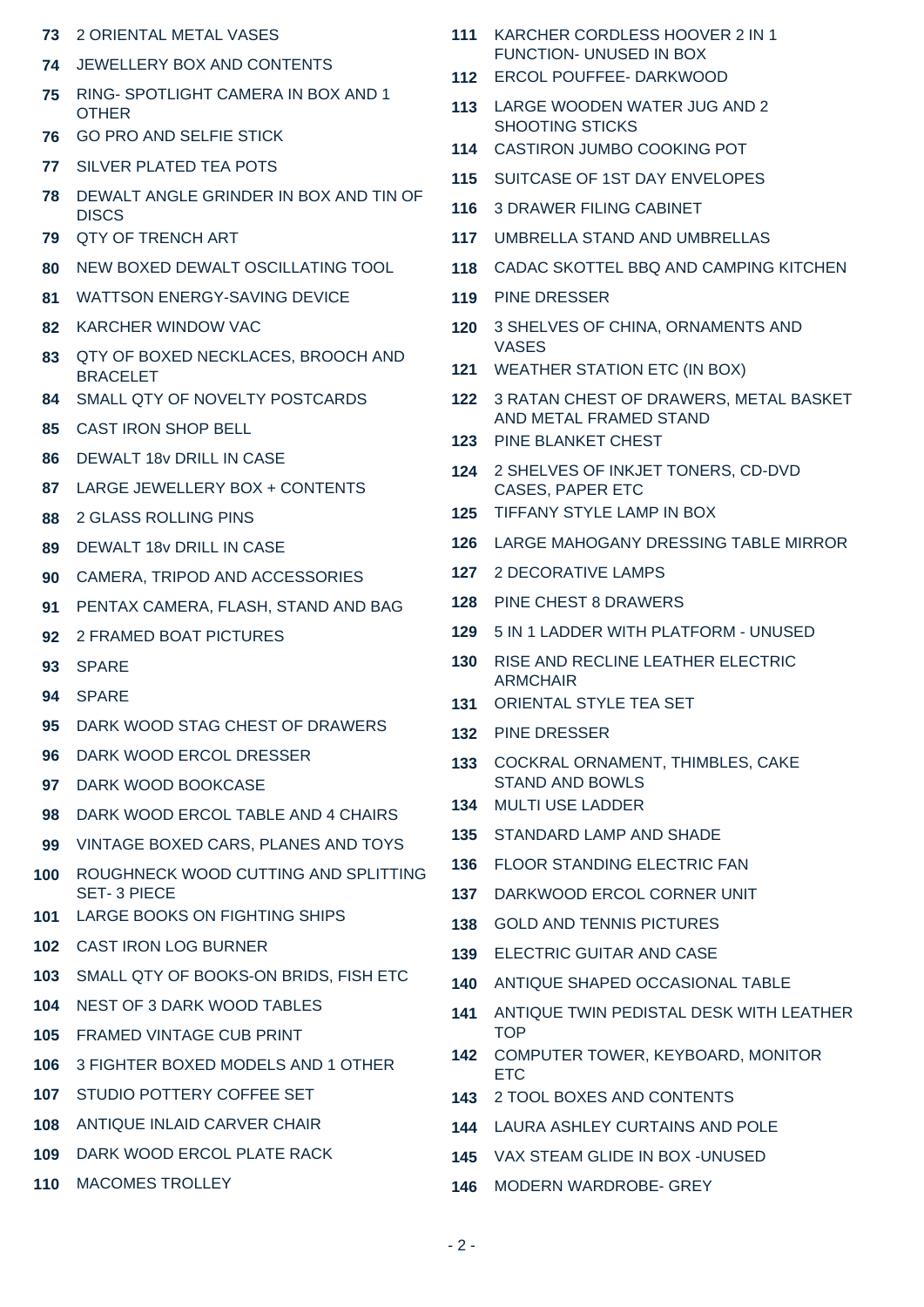| 147  | CLOTHES RAIL, RACK, FIRE SCREEN,<br>HALOGEN HEATER, HALL TABLE AND           |  |  |  |  |  |
|------|------------------------------------------------------------------------------|--|--|--|--|--|
| 148. | <b>GUILLOTINE</b><br>MODERN PINE SINGLE BED FRAME                            |  |  |  |  |  |
| 149  | SONY AND MODENA RADIOS AND GOODMANS                                          |  |  |  |  |  |
|      | <b>HEADPHONES</b>                                                            |  |  |  |  |  |
| 150  | HORSE AND CART AND 2 HORSE ORNAMENTS                                         |  |  |  |  |  |
| 151  | <b>TECHNIKA TV</b>                                                           |  |  |  |  |  |
| 152  | QTY OF CAT ORNAMENTS AND A CAT DOOR<br><b>STOP</b>                           |  |  |  |  |  |
| 153  | 2 DECORATIVE LAMPS AND A SALT LAMP                                           |  |  |  |  |  |
| 154  | COMPUTER TOWER, MONITOR AND SCANNER<br><b>ETC</b>                            |  |  |  |  |  |
| 155  | QTY OF JUGS, TEAPOTS ETC                                                     |  |  |  |  |  |
| 156  | <b>BLANKET, TEDDIES, BAGS AND TOYS</b>                                       |  |  |  |  |  |
| 157  | <b>CALOR GAS HEATER</b>                                                      |  |  |  |  |  |
| 158  | BOTTOM SHELF OF KITCHENWARE AND<br><b>CLEANING EQUIPMENT</b>                 |  |  |  |  |  |
| 159  | <b>METAL TRUNK</b>                                                           |  |  |  |  |  |
| 160  | <b>SPARE</b>                                                                 |  |  |  |  |  |
| 161  | WOODEN CRUTCHES, FLAG AND UMBREELLA                                          |  |  |  |  |  |
| 162  | <b>IMPERIAL TYPEWRITTER</b>                                                  |  |  |  |  |  |
| 163  | FRAMED GOLFING PICTURE, SHIPS PICTURE,<br><b>BILLIARDS CLOCK AND 1 OTHER</b> |  |  |  |  |  |
| 164  | FRAMED OIL PAINTING BY DEREK WORTH                                           |  |  |  |  |  |
| 165  | <b>FRAMELESS MIRROR WITH FLOWERS ON</b>                                      |  |  |  |  |  |
| 166  | <b>FRAMELESS MIRROR</b>                                                      |  |  |  |  |  |
| 167  | DECORATIVE ROUND MIRROR                                                      |  |  |  |  |  |
| 168  | ADVERTISING MIRROR                                                           |  |  |  |  |  |
| 169  | <b>MODERN MIRROR</b>                                                         |  |  |  |  |  |
| 170  | <b>QTY OF FRAMED PICTURES</b>                                                |  |  |  |  |  |
| 171  | TECHNIKA TV WITH ALL FOR ALL AREIAL                                          |  |  |  |  |  |
| 172  | PANASONIC, ROADSTER + SUPERSCOPE<br><b>RADIOS</b>                            |  |  |  |  |  |
| 173  | <b>TECHNIKA TV</b>                                                           |  |  |  |  |  |
| 174  | <b>VANGUARD CAMERA TRIPOD</b>                                                |  |  |  |  |  |
| 175  | SAMSUNG PRINTER/SCANNER ETC, PC<br>MONITOR, GAMES ETC                        |  |  |  |  |  |
| 176  | BISCUIT BARREL, TOAST RACK, ONION POT,<br>ROYAL DOULTON DINNER WARE ETC      |  |  |  |  |  |
| 177  | ORNAMENTS- FOX, PANDA, DOGS, TURTLES<br><b>AND SQUIRRELS</b>                 |  |  |  |  |  |
| 178  | BOTTOM SHELF OF TOOLS, PLANT, GLUE ETC                                       |  |  |  |  |  |
| 179  | <b>SPARE</b>                                                                 |  |  |  |  |  |
| 180  | SHELF OF BLUE AND WHITE CHINA                                                |  |  |  |  |  |
| 181  | SHELF OF MISC- CLOCK, TRAY, BOWL AND<br><b>TABLE DECORATIONS</b>             |  |  |  |  |  |

| <b>182 SHELF OF GAMES- PULL MY FINGER,</b> |
|--------------------------------------------|
| TUMBLING TOWER, JIGSAW ETC                 |

 BOTTOM SHELF OF MISC- TOYS, WALKMAN, FOOTMASSAGER ETC

- BOX OF BOOKS AND ANNUALS (ON THE FLOOR)
- SPARE
- SPARE
- 2 SHELVES OF CDS
- 3 SHELVES OF CHINA, ORNAMENTS, PLATES ETC
- BOTTOM SHELF OF BOOKS
- SPARE
- SPARE
- SPARE
- TOP SHELF OF CD-RW DISC ETC
- SHELF OF DVDS
- SHELF OF CASSETTE TAPES X166
- MANTEL CLOCK, WALL BAROMETER AND SEA SCENE WALL DECORATION
- PAINT SPRAY GUN ETC ( 1 SHELF)
- WAR PLANES COLLECTORS FILE
- CHRISTMAS ANIMATED ENGINE
- SPARE
- SPARE
- SPARE
- SPARE
- DELL COMPUTER SPEAKERS
- BOXED MODEL CARS
- GARDEN BAR
- HALL TABLE
- BOOKSHELF, SHOE CLEANING BOX AND CONTENTS, SHOE RACK, PLANTER, **OCCASIONAL**
- 3 SHELEVS OF CASSETTE TAPES
- PAIR OF STEP LADDERS
- TUB CHAIRS
- ORION TELESCOPE ON STAND
- TOOL BOX AND TOOLS
- VINTAGE ANGLE POISE LAMP
- BUSH RADIO
- NEW SOUP MAKER IN BOX
- 2 FRAMED COPPER ART PICTURES AND FRAMED COPPER ART TABLE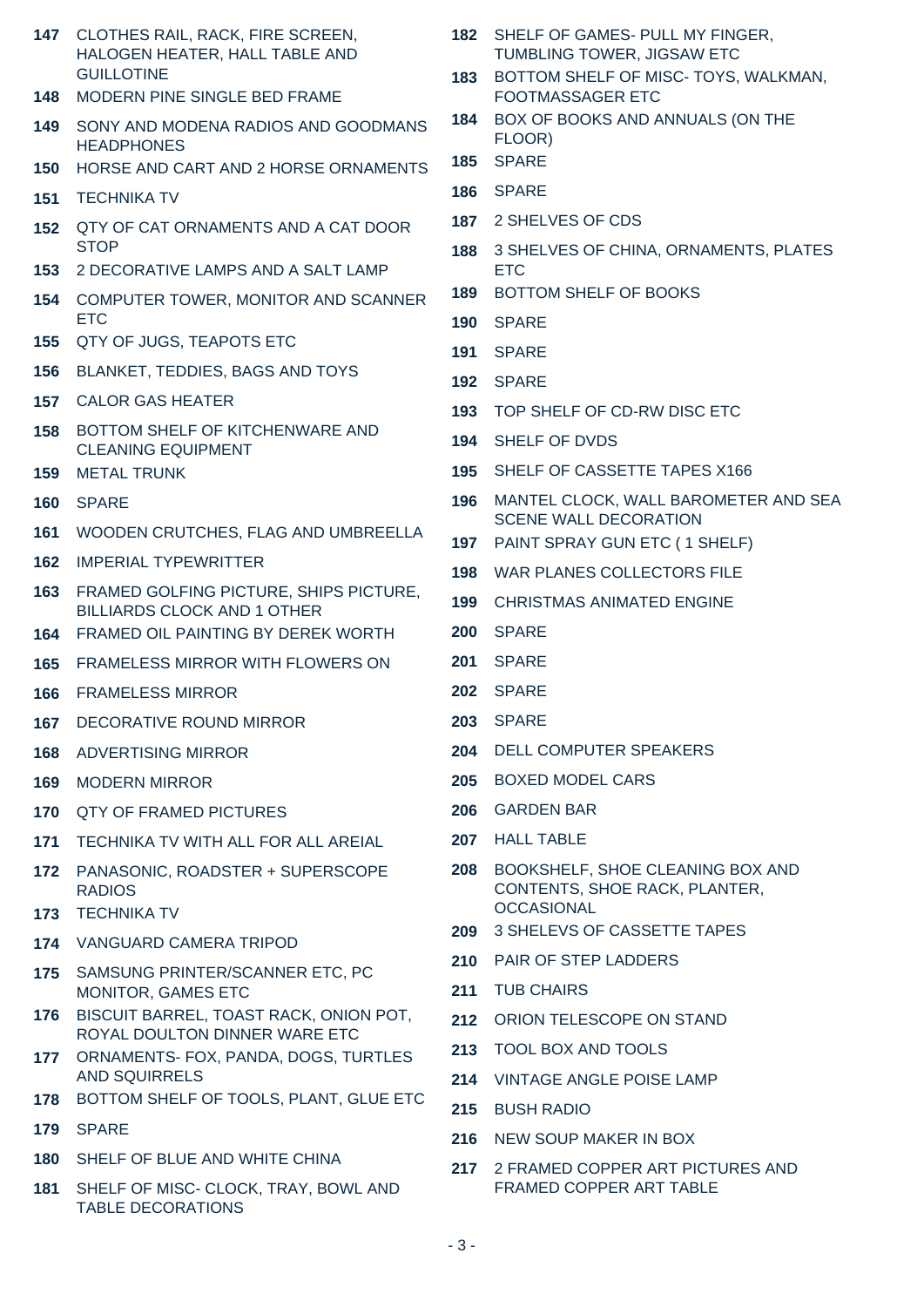| 218 | VAX PLATINUM POWER MAX CARPET<br><b>WASHER-NEW BOXED</b>           |     | 254 SILVER CHAIN PURSE, EARINGS, BRACELET,<br><b>BABIES RATTEL ETC</b> |
|-----|--------------------------------------------------------------------|-----|------------------------------------------------------------------------|
| 219 | QTY OF FRAMED PICTURES AND WALL ART                                | 255 | SILVER EMBOSSED POT WITH LID                                           |
| 220 | VINTAGE GPLAN DRESSING TABLE WITH<br><b>MIRROR AND STOOL</b>       |     | 256 SILVER SIFTER, SILVER SPOON AND SMALL<br><b>SILVER DISH</b>        |
| 221 | DECORATIVE MANTEL CLOCK (PENDULUM                                  |     | 257 SILVER SUGAR TONGS                                                 |
| 222 | MISSING)<br>QTY OF LINEN, 2 CHEST AND WASHING                      | 258 | SILVER TOPPED SCENT BOTTLES                                            |
|     | <b>BASKET</b>                                                      | 259 | SILVER AND TORTOISESHELL CANDLE STICKS                                 |
| 223 | <b>TRAVEL TRUNK</b>                                                | 260 | <b>SILVER CASED CLOCK</b>                                              |
| 224 | PRAKTICA CAMERA, FLASH AND BAG                                     | 261 | RINGS, NECKLACES AND PINS                                              |
| 225 | <b>SPARE</b>                                                       | 262 | SILVER SPOON, KNIFE AND FORK SET ON                                    |
| 226 | PANASONIC VHS AND DVD PLAYER                                       | 263 | <b>CASE</b><br>PIN CUSION IN SILVER CASE, 2 SILVER                     |
| 227 | PANASONIC TV AND REMOTE                                            |     | <b>TOPPED PERFUME BOTTLES</b>                                          |
| 228 | <b>CHEST OF 6 DRAWERS</b>                                          |     | 264 SILVER VANITY SET IN CASE                                          |
| 229 | <b>CHEST OF DRAWERS</b>                                            | 265 | SMALL QTY OF SILVER SPOONS                                             |
| 230 | QTY OF CAR BOOK- ASTIN A35 ETC                                     | 266 | SILVER BRUSH AND COMB SET IN CASE                                      |
| 231 | <b>NEST OF 3 TABLES</b>                                            | 267 | SILVER TOPPED INK WELL                                                 |
| 232 | KARCHER WET AND DRY HOOVER                                         | 268 | SILVER WHISKY AND GIN LABLE                                            |
| 233 | HITACHI RADIO AND GRUNDIG RADIO                                    | 269 | 1/2 SHELF OF SILVER SPOON AND FORKS AND                                |
| 234 | 2 BEDSIDE CHEST OF DRAWERS WITH WICKER<br><b>DRAWERS</b>           | 270 | <b>PLATED CUTLERY</b><br>3 SETS OF SILVER HANDLED KNIVES               |
| 235 | <b>BOX OF FRAMED PICTURES</b>                                      | 271 | NAILGUN - PASLODE- IMPULSE + NAILS                                     |
| 236 | <b>TOOL TRUNK AND TOOLS</b>                                        | 272 | <b>IMPACT WRENCH</b>                                                   |
| 237 | <b>DELONGHI ELECTRIC RADIATOR</b>                                  | 273 | <b>MANTEL CLOCK</b>                                                    |
| 238 | BASKET WITH WALL ART, CLOCK, GARDEN                                |     | 274 CARVED ORIENTAL FIGURES                                            |
| 239 | <b>SECATERS ETC</b><br><b>SPARE</b>                                |     | 275 1/2 SHELF OF COINS                                                 |
| 240 | <b>SPARE</b>                                                       |     | 276 1/2 SHELF OF BOXED PENS- SHEAFFER,<br><b>PARKER ETC</b>            |
| 241 | <b>SPARE</b>                                                       | 277 | 1/2 SHELF OF COLLECTORS COINS                                          |
| 242 | <b>SPARE</b>                                                       | 278 | 1/2 SHELF OF VARIOUS WATCHES                                           |
| 243 | NINJA HEALTH GRILL AIR FRYER - NEW IN BOX                          | 279 | QTY OF VARIOUS COLLECTORS COINS                                        |
| 244 | <b>WORKSHOP TOOL TROLLEY</b>                                       | 280 | <b>BAG OF WATCHES</b>                                                  |
| 245 | PVC AIRHOSE, RUBBER AIR HOSE, AIR FILTER,                          |     | 281 SHELF OF NECKLACES                                                 |
| 246 | WATER TAP, SPRAY GUN<br><b>WORKSHOP TOOL BOX</b>                   |     | 282 SHELF OF BRACELETS                                                 |
| 247 | WORKSHOP TOOL BOX ON WHEELS                                        |     | 283 DREMEL 4300 MULTITOOL, PANDA TOY, LAMP<br><b>ETC</b>               |
| 248 | <b>GARDEN TOOLS</b>                                                | 284 | 1/2 SHELF OF LOCKS AND KEYS, PANDA TOY,                                |
| 249 | RING- FLOOD LIGHT CAMERA WIRED- BOXED                              |     | <b>LAMP ETC</b><br>285 TOP SHELF OF BRACELETS                          |
| 250 | <b>STEIFF BEAR</b>                                                 | 286 | <b>SHELF OF EARRINGS</b>                                               |
| 251 | PAIR OF SILVER CANDLE STICKS                                       | 287 | 1/2 SHELF OF BROOCHES                                                  |
| 252 | 2 PERFUME BOTTLES-SILVER TOPPED AND                                | 288 | 3 TUBS OF MISC COSTUME JEWELLERY                                       |
| 253 | SILVER TOPPED GLASS CONTAINER<br>SILVER SPOON AND FORK SET IN CASE | 289 | 1/2 SHELF OF NECKLACES                                                 |
|     |                                                                    |     |                                                                        |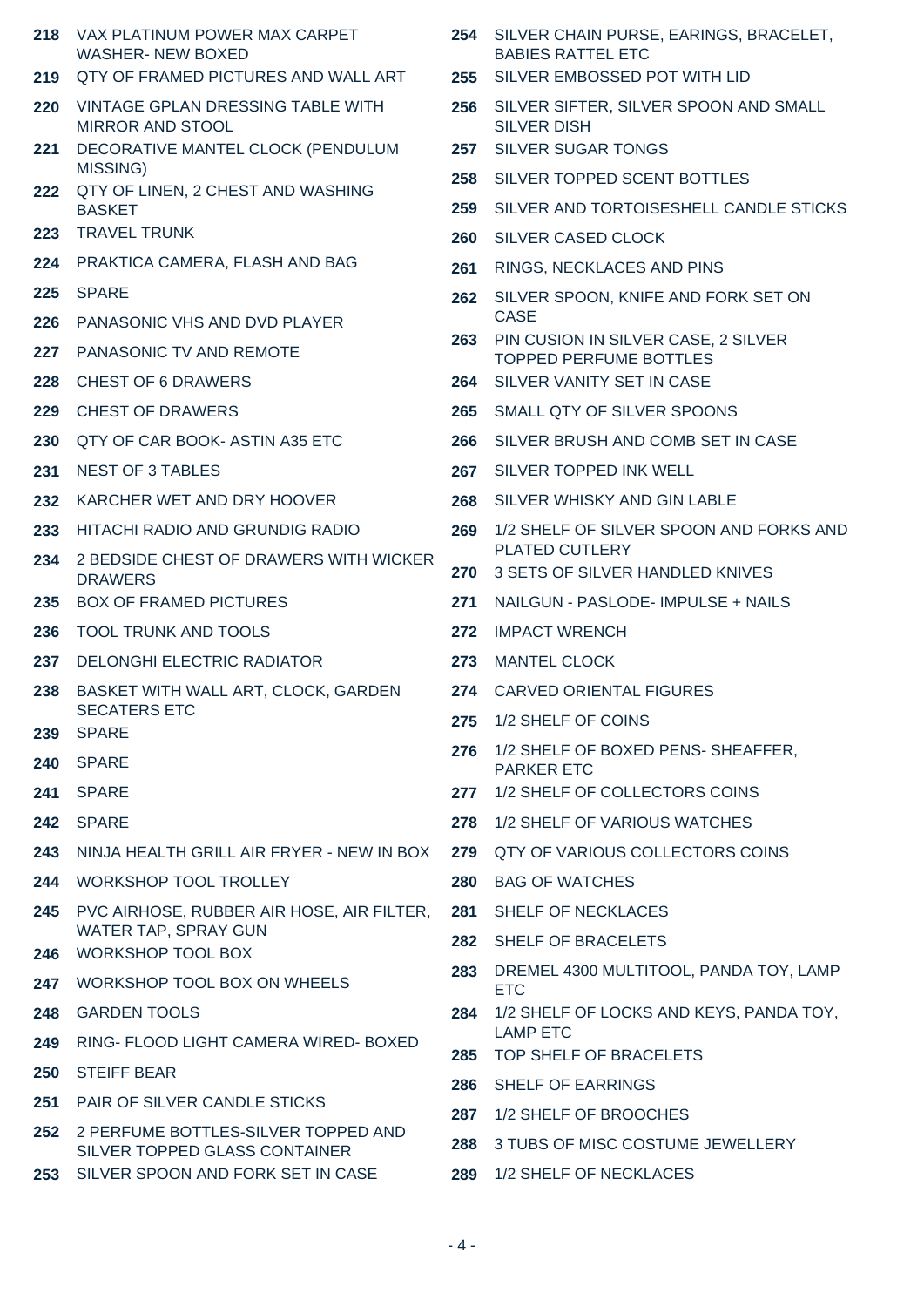| 290 | 1/2 SHELF OF CUFFLINKS                                     | 327 | GLASSWARE- JUGS, VASES, PAPER WEIGHT                                |  |  |
|-----|------------------------------------------------------------|-----|---------------------------------------------------------------------|--|--|
| 291 | BOTTOM SHELF OF JEWELLERY, BOXES, TINS<br><b>AND RAZOR</b> | 328 | <b>ETC</b><br><b>SMOKERS CABINET</b>                                |  |  |
| 292 | LED ROBOTIC SECURITY LIGHT                                 | 329 | FOOD WARMER - CARVED ORIENTAL STYLE                                 |  |  |
| 293 | 1/2 SHELF OF PINS, BADGES, KEY ETC                         | 330 | MODERN TALL CHEST OF 5 DRAWERS                                      |  |  |
| 294 | 2 MODEL CARS - JAGS                                        | 331 | <b>MODERN 2 DRAWER BEDSIDE</b>                                      |  |  |
| 295 | 2 MODEL CARS- JAGS XK8 AND XTYPE                           | 332 | SPINNING WHEEL (WOOL)                                               |  |  |
| 296 | 2 MODEL CARS - JAG STYPE AND XJ220                         | 333 | SHIPPING SCALES AND NIGHT NAVIGATOR                                 |  |  |
| 297 | SHELF OD MODEL CARS INCLUDING JAGS XKR                     | 334 | BUREAU                                                              |  |  |
| 298 | BOTTOM 1/2 SHELF OF JEWELLERY, EARRING<br><b>AND PINS</b>  | 335 | WOODEN TOOL BOX AND CONTENTS                                        |  |  |
| 299 | BOTTOM 1/2 SHELF LADIES WATCHES                            | 336 | MODERN WHITE CHEST OF 4 DRAWERS                                     |  |  |
| 300 | <b>SPARE</b>                                               |     | <b>SPARE</b><br>337                                                 |  |  |
| 301 | <b>SPARE</b>                                               | 338 | <b>THORSMAN EXTENSION LEAD</b>                                      |  |  |
| 302 | PAIR OF RED UPHOLSTERD METAL BASE                          | 339 | 2 SHELEVS OF BOOKS AND ANNUALS                                      |  |  |
|     | <b>DINING CHAIRS</b>                                       | 340 | BATTERY CHARGER ETC 1 SHELF                                         |  |  |
| 303 | ABAC POLE POSITION 24LT AIR COMPRESSOR                     | 341 | <b>GPLAN DINING TABLE AND 5 CHAIRS</b>                              |  |  |
| 304 | SIP MEDUSA COMPACT 950 GENERATOR                           | 342 | WOODEN UMBRELLA STAND, SMOKERS                                      |  |  |
| 305 | <b>MANTIS PETROL ROTAVATOR</b>                             |     | STANDS, STOOLS, SMALL BENCH AND SMALL<br><b>SHELF</b>               |  |  |
| 306 | <b>EXTENDING LADDER</b>                                    |     | 343 PICNIC SET IN BAG                                               |  |  |
| 307 | LEATHER 2 SEATER SOFA                                      | 344 | SANYO, HAKER RADIOS, PIONEER STEREO,                                |  |  |
| 308 | <b>WORKMATE</b>                                            | 345 | KETTLE, BOOKS, VHS/DVD PLAYER<br><b>GLASSES, CHINA AND PICTURES</b> |  |  |
| 309 | QTY OF CUTLERY AND FLASK SET IN CASE                       | 346 | COLLECTORS COINS AND A BAG OF WATCHES                               |  |  |
| 310 | SGS AIR COMPRESSOR 100LT WITH OF<br><b>ACCESSORIES</b>     | 347 | <b>SPARE</b>                                                        |  |  |
| 311 | <b>BOSCH MOWER</b>                                         | 348 | BLUE BOX OF ELECTRICALS ETC                                         |  |  |
| 312 | KARCHER STEAM CLEANER                                      | 349 | WORKMATE, TOOLS, ORS AND UNION JACK                                 |  |  |
| 313 | <b>PLASTIC TRESELS</b>                                     |     | <b>HOT AIR BALLOON</b>                                              |  |  |
| 314 | SMALL COFFEE TABLE WITH DRAWER                             |     | 350 CRATE OF TOY SHIP ETC                                           |  |  |
| 315 | SAMSUNG TV IN ORIGINAL BOX                                 | 351 | <b>SPARE</b>                                                        |  |  |
| 316 | DARK WOOD SIDEBORAD                                        |     | 352 SPARE                                                           |  |  |
| 317 | PAIR OF PLASIC TUB CHAIRS                                  | 353 | <b>SPARE</b>                                                        |  |  |
| 318 | <b>GARDEN LOUNGER</b>                                      |     | 354 SHELF OF BOOKS                                                  |  |  |
| 319 | <b>CHEST OF 4 DRAWERS</b>                                  | 355 | 1/2 SHELEVS OF DVDS                                                 |  |  |
| 320 | PAIR OF SMALL STEPS                                        | 356 | 4 SHELVES OF ORNAMENTS, CLOCK, LIGHT,<br><b>INLAID BOX ETC</b>      |  |  |
| 321 | <b>SPARE</b>                                               | 357 | 2 SHELVES OF BOOKS- THE WORLD, CARS                                 |  |  |
| 322 | DINING TABLE WITH 6 CHAIRS AND<br>SIDEBORAD (DINING GROUP) | 358 | <b>ETC</b><br>SILENTNIGHT COMFORT SLEEP DOUBLE                      |  |  |
| 323 | <b>SPARE</b>                                               |     | <b>MATTRESS</b><br>359 WICKER/RATAN PLANT STANDS, PLANTERS          |  |  |
| 324 | <b>SPARE</b>                                               |     | AND A VASE                                                          |  |  |
| 325 | <b>SPARE\</b>                                              |     | 360 2 BOXES OF JAM JARS FROM LAKELAND                               |  |  |
| 326 | QTY OF FUSTER POTTERY- CUPS, JUGS,<br><b>ORNAMENTS ETC</b> | 361 | CARVED FRONT CABINET AND A COFFEE<br><b>TABLE</b>                   |  |  |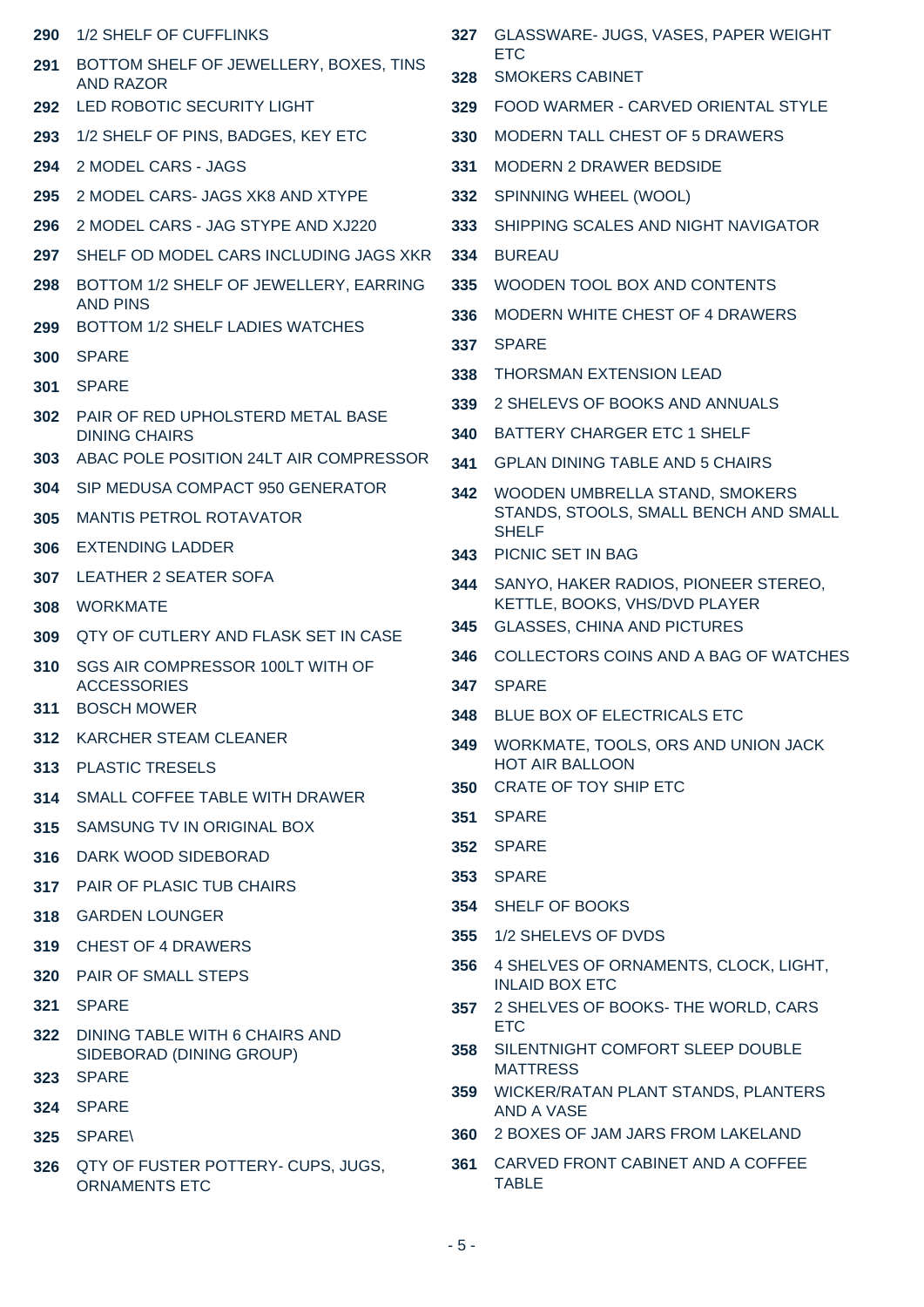| 362        | 2 CHAIN SAWA AND HELMET WITH VISAR                           | 399        | <b>GARDEN HANDY SEAT ON WHEEL</b>                                 |  |
|------------|--------------------------------------------------------------|------------|-------------------------------------------------------------------|--|
| 363        | 2 LARGE CANVASES - WOODLAND SCENES                           | 400        | <b>HOSE ON REEL</b>                                               |  |
| 364        | 3 LADIES COATS                                               | 401        | RED, YELLOW AND GREEN PETROL CANS                                 |  |
| 365        | ORNAMENTS, GLASSES, BROOCHES,                                | 402        | <b>METAL SHELVING</b>                                             |  |
| 366        | JEWELLERY BOX, PAPERWEIGHT ETC<br>KITCHEN TABLE AND 2 CHAIRS | 403        | <b>METAL SHELVING</b>                                             |  |
| 367        | METAL TOOL BOX AND CONTENTS                                  | 404        | 2 SHELVES OF CASSETTE TAPES AND PLAYER                            |  |
| 368        | PLANT POT AND STONEWARE FLAGGON                              | 405        | <b>ELECTROLUX CHAIN SAW</b>                                       |  |
| 369        | CANE TRUNK, BASKET AND CONTENTS                              | 406        | SHELF OF CAR CLEANING LIQUIDS ETC                                 |  |
| 370        | ROUND KITCHEN TABLE                                          | 407        | SHELF OF TOOLS                                                    |  |
| 371        | QTY OF SCRAP BOOKS AND POSTCARD                              | 408        | TRAY AND BOTTOM SHELF TOOLS                                       |  |
|            | <b>ALBUMS</b>                                                |            | 409 LEVEL SET YELLOW BAG AND RATCHET FARM                         |  |
| 372        | TOP SHELF OF WICKER/CANE BASKETS                             | 410        | <b>JACK</b><br>KARCHER WINDOW CLEANER, ELECTRIC                   |  |
| 373        | DIY LADDER SHELF                                             |            | BLANKET, REMOTE CONTROL SOCKET, 3                                 |  |
| 374        | SHELF OF JUGS, VASES AND TEAPOTS                             | 411        | <b>MODULES AND</b><br>SOCKET SET, FOOLS ETC (1 SHELF)             |  |
| 375        | SHELF OF PLATES, BOWLS, TUREENS ETC                          | 412        | CAMPING GAS, ANTIBAC SPRAY, HI VIS TOPS                           |  |
| 376        | 3 ODD DINING CHAIRS (2 ON SHELF)                             |            | <b>AND A SHIRT</b>                                                |  |
| 377        | <b>3 SHEEP SKIN COATS</b>                                    | 413        | BOTTOM SHELF OF SPRAYS AND FEED                                   |  |
| 378        | <b>MILITARY SUIT</b>                                         | 414        | HEDGE TRIMMER TOP SHELF                                           |  |
| 379        | DIY LADDER SHELF                                             | 415        | <b>BOSCH GARDEN CHIPPER</b>                                       |  |
| 380        | HEDGE CUTTERS, STRIMMER AND TRIMMER<br><b>EXTENSIONS</b>     | 416        | KARCHER POWER WASHER WITH<br><b>ACCESSORIES</b>                   |  |
| 381        | <b>RECLINING LEATHER CHAIR</b>                               | 417        | <b>METAL GARDEN TROLLEY</b>                                       |  |
| 382        | <b>HOOVER WHIRLWIND CLEANER</b>                              | 418        | FLOOD LIGHTS, TARP AND TELESCOPIC                                 |  |
| 383        | B.N.I.B UNIVERSAL SPRAYER- CONTROL PRO                       |            | POLES ETC                                                         |  |
|            | 35M AIRLESS                                                  |            | 419 GARDEN TOOLS                                                  |  |
|            | 384 GLASS VASES AND FISH                                     |            | 420 LEATHER JACKET AND 1 OTHER                                    |  |
| 385        | 2 SHELEVS OF DVDS                                            | 421        | PETROL GENERATOR                                                  |  |
| 386        | SHELF OF FRAMED PICTURES- SEA SCENES<br><b>ETC</b>           |            | 422 SACK TRUCK                                                    |  |
| 387        | <b>SPARE</b>                                                 | 423        | <b>SPARE</b>                                                      |  |
| 388        | MOTORBIKE JACKET AND TROUSERS                                | 424        | <b>SPARE</b>                                                      |  |
| 389        | 2 SHELVES OF MENS TROUSERS                                   | 425        | <b>CARVED TRUNK</b>                                               |  |
| <b>390</b> | <b>SPARE</b>                                                 | 426        | TOMMY WALSH DRILL SHARPENER PLUS                                  |  |
| 391        | <b>SPARE</b>                                                 | 427        | SAMSUNG TV IN BOX                                                 |  |
| 392        | <b>SPARE</b>                                                 | 428        | TIN OF COSTUME JEWELLERY                                          |  |
| 393        | 2 VANITY MIRRORS AND BRUSH                                   | 429        | XBOX 360 GAMES                                                    |  |
|            | 394 FLAT PACKED GREENHOUSE                                   | 430        | SMALL QTY OF COMPACTS                                             |  |
| 395        | 3 SHELVES OF OLD COUNTRY ROSE CHINA<br><b>PART SET</b>       | 431<br>432 | <b>QTY OF COSTUME JEWELLERY</b><br>PEN, PEN KNIFE, LIGHTER IN TUB |  |
| 396        | <b>VINTAGE TYPEWRITER</b>                                    | 433        | SnP SHAKERS, SPOONS AND RULERS                                    |  |
| 397        | MORTA AND BRICK CLEANER AND MAGNOLIA                         | 434        | PINS, LIGHTERS AND TEA CARDS                                      |  |
| 398        | <b>PAINT</b><br><b>SMALL ANIMAL CRATE</b>                    | 435        | SAMSUNG BLOOD PRESSURE MONITOR                                    |  |
|            |                                                              |            |                                                                   |  |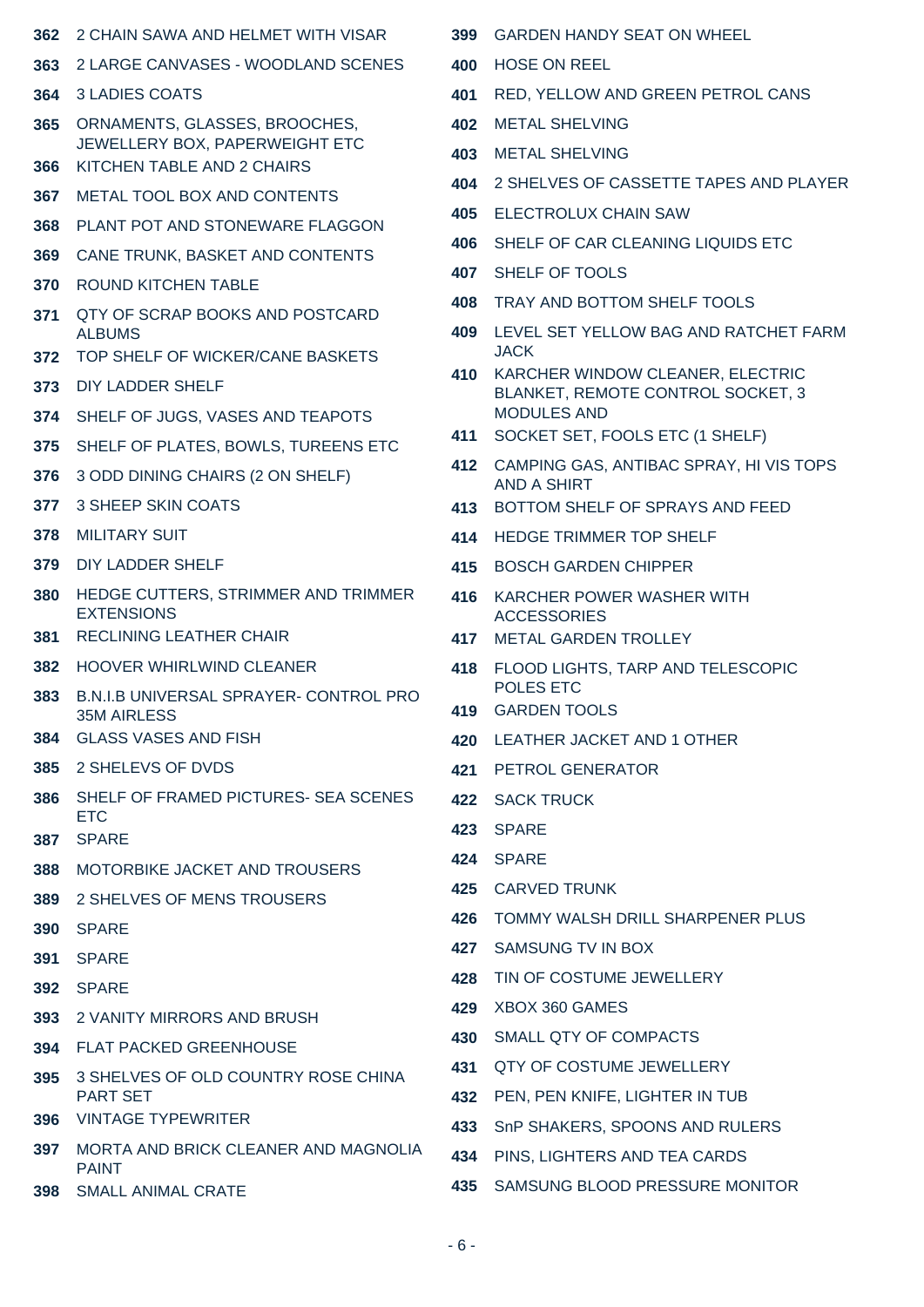- HEART RATE MONITOR
- JEWELLERY, COINS AND BROOCHES
- ANTITHEFT TABLET COUNTERTOP KIOSK WITH TABLETS
- QTY OF SMALL TINS AND POTS
- QTY OF BROOCHES
- BOTTOM SHELF WII CONSOL AND WII FIT
- EXTENDING GARDEN CUTTER/PRUNER
- 2 WHIPS
- 2 BAGS OF COSTUME JEWELLERY
- CANTEEN OF CUTLERY AND NAPKIN RINGS
- CIRCULAR SAW
- BOTTOM SHELF OF EMPTY RING BOXES
- TOP SHELF- VASES, MUG, 2 ORNAMENTS AND 1 OTHER
- POSTCARDS
- 5 DECORATIVE CLOCKS
- SHELF OF NECKLACES
- CONDENSE MIC, HEADPHONES AND AUDIO **SENDER**
- CLARKE SANDER/POLISHER
- QTY OF MUSIC AND DVDS
- POLAROID FILM AND CASSETTE CORDER
- ATARI FLASHBACK 2 AND RETRO MINI TV GAMES
- SHELF OF MASONIC EPHEMERA
- ROTOZIP AND ACCESSORIES
- RECORD AND STANLEY PLANES, SINK TAPS ETC (BOTTOM SHELF)
- PERLES ROUTER IN BOX
- NECKLACES, BRACELETS, BROOCHES (1 SHELF)
- DEEP IMPACT SET AND DEEP DRIVE SOCKET SET
- QTY OF BROOCHES
- TOYS, TEACARDS ETC
- DRILL BIT SET (BOTTOM SHELF)
- WII GAMES
- HEAVY DUTY BENCH VICE
- XBOX 360 AND HEADPHONES
- SHELF OF MISC- TOYS, LEGO ETC
- SHELF OF COSTUME NECKLASES
- DEWALT DRILL AND DRILL BITS
- 2 SHELVES OF DVDS
- GLASS CAKE STANDS, CANDLE, PHOTO ALBUM 2 SHELVES
- 2 SHELVES OF DVDS
- PINE CHEST OF 5 DRAWERS
- PINE DRESSER
- DECORATIVE GARDEN MINI TABLE AND 2 **CHAIRS**
- GARDEN ORNAMENTS AND BIRD BATH
- CAR FRIDGE
- SAMSUNG TV
- UNDER COUNTER FRIDGE
- BUSH VINTAGE RECORD PLAYER WITH **SPEAKERS**
- COFFEE TABLE WITH SHELF UNDERNEATH
- HALOGEN OVEN- UNUSED
- WORKMATE AND STEPS
- CHESTERFIELD BUTTON BACK ARMCHAIR
- GARDEN CHIPPER
- QTY OF COPPERWARE
- KITCHEN TABLE
- BOX OF TOOLS
- WALKMANS, SHOE BRUSHES AND DICTAPHONE
- CHEST OF 6 DRAWERS
- BEDSIDE CHEST AND QTY OF PICTURES